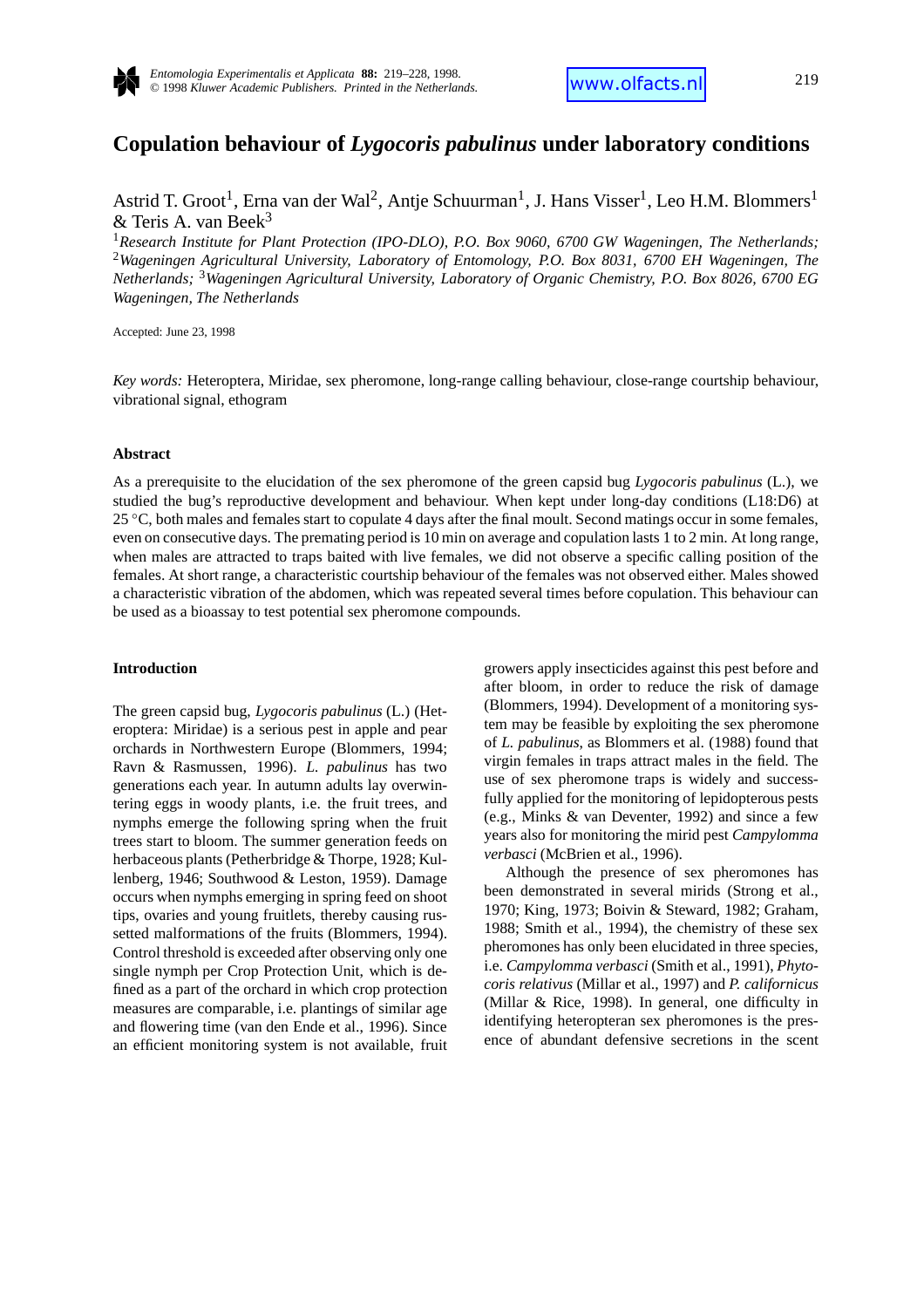glands (Aldrich, 1995; Staddon, 1986). Moreover, no well-defined gland which might serve as a source of sex pheromone has been found in this group of insects (Staddon, 1986). Because it is expected that the production and use of sex pheromones coincides with reproductive receptivity of both sexes, we studied the reproductive development and the mating behaviour of *L. pabulinus* as a prelude to identifying its sex pheromone.

Mating behaviour can be divided into two distinct phases, long-range mate location and close-range courtship (Borges et al., 1987). Long-range mate location is the upwind orientation and approach of one sex towards the other, resulting in the close proximity of the two sexes, while close-range courtship is the interaction of both sexes once they are in close proximity, which results in copulation (Borges et al., 1987). At long range we concentrated on the behaviour of the females to determine if a calling behaviour associated with sex pheromone emission is visible. At close range we studied the courtship behaviour of both sexes.

## **Materials and methods**

*Rearing. Lygocoris pabulinus* was reared on potted potato plants, cultivar Bintje, in wooden cages in greenhouses, which were maintained at  $22\pm2^{\circ}$ C, 65 $\pm$ 5% r.h. under a light regime of L18:D6 (Blommers, 1997). Rearing cages were checked daily for adults, which were then isolated. In this way, virgin males and females of known age were continuously available for our experiments. After isolating the sexes, bugs were transferred to a controlled environment room (22  $\,^{\circ}$ C, 65% r.h., L18:D6), which was exclusively illuminated with artificial light, using high frequency fluorescent tubes (Philips type TLD 50W/84HF) connected to a Philips LPS 100 dimmer.

*Egg production.* Preliminary mating experiments indicated that females without eggs copulated significantly less often than females with eggs. For this reason we measured egg production under different conditions in the climate room: the temperature was adjusted to either 20  $°C$  or 25  $°C$ , and the bugs were fed on either potato plants only or on potato plants plus pollen grains. Relative humidity and day length were not changed. After 7 days, the females were dissected and the number of fully developed eggs in each individual was counted. Fully developed eggs of *L. pabulinus* can be recognized easily in females

by the presence of a yellow rim, which is lacking in undeveloped eggs (Wightman, 1972). The optimal rearing condition was considered to be the one at which most females produced eggs, and at which the largest number of eggs per female was present.

*Sexual maturation and copulation frequency.* The age at which *L. pabulinus* start to copulate after the final moult was determined by mating experiments, using adult males and females of known age, reared at 25 ◦C, 65% r.h. and L18:D6. To determine the sexual maturation period of each sex separately, first the age of the males was varied between 0.5 and 8.5 days with increments of one day, while the females used were 7.5 days old. In preliminary experiments 7.5-day-old females were reproductively active. Subsequently, the age of the females was varied between 0.5 and 10.5 days, using reproductively mature males of 5–7 days old, determined in the former experiments. Two to three hours before these test, each female was contained with a potato leaf in a plastic dish (diameter 10 cm, height 7 cm) sealed with a gauze lid and bottom. The experiment started by removing the potato leaf and placing one male into each dish. After one hour males were removed and females were dissected. If the spermatheca was swollen, it was filled with a spermatophore (pers. obs.), hence copulation had occurred. All experiments were carried out between 12.00 and 15.30 h (Greenwich mean time  $+$  1 h). All combinations were repeated 30 times.

To measure sexual activity during the day, similar experiments were conducted but at different times of the day. The time period in which all previous mating experiments were carried out was considered as one time interval. Three additional time intervals were chosen, in which 30 5–8-day-old males and 30 females of 7.5-day-old were used: from 7.00 to 8.00 h, which is at the onset of the light period; from 9.30 to 10.30 h; and from 21.45 to 22.45 h. No observations were made during the scotophase.

To determine if females copulated more than once, a different set of mating experiments was conducted in a greenhouse (22 ± 2  $°C$ , 65 ± 5% r.h., L18:D6). Three groups of females were observed for four sequential days, the first group of females being 4.5 days old at the start, the second group 5.5 days and the third group 6.5 days old. One to two hours in advance, each female was placed in a marked plastic dish with gauze lid and bottom containing a potato leaf. At the start of the experiments the potato leaf was removed and a 5–7-day-old male was placed into the dish. The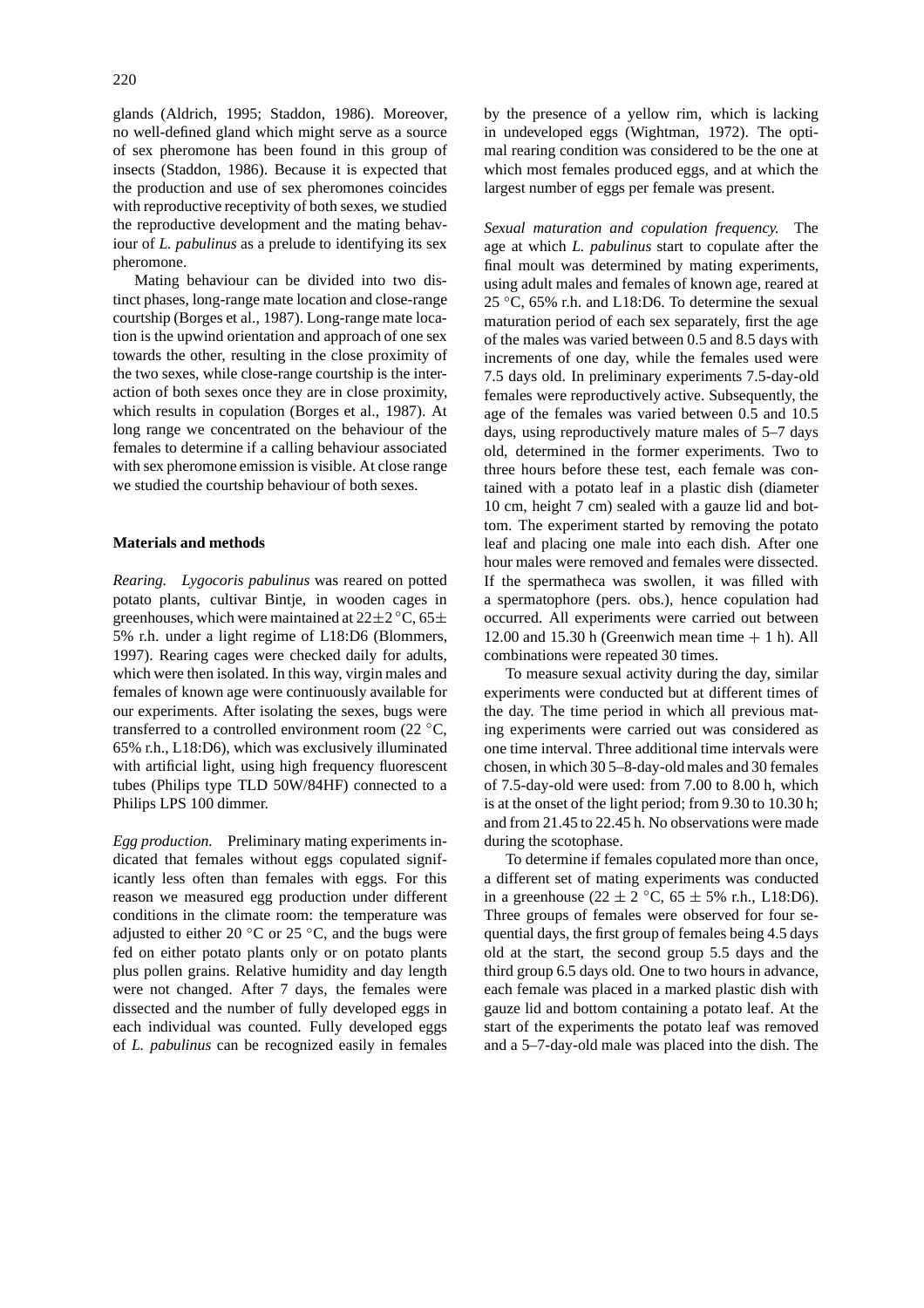pairs were observed for one hour, between 12.00 and 15.00 h after which the males were removed and fresh potato leaves were added. If a mating lasting from one to two minutes was observed during the one hour observation period, this event was scored as a copulation. These copulation experiments were repeated over the following three days, using the same females at the same time of the day, but with fresh 5–7-day-old males. All females were kept in the plastic dishes with potato leaves during the four-day period.

*Long-range calling behaviour.* To determine whether females show a specific calling behaviour at longrange, i.e. when males are attracted into traps, we conducted the following experiment in a large wind tunnel, described by Visser & Griepink (1996). Three rows of two potato plants were placed ∼45 cm apart at the downwind side in the windtunnel. Approximately 60 reproductively mature males were released every three days on these plants. Two small delta traps (height 6.5 cm, width 6 cm, length 8.5 cm) were placed side by side near the upwind screen, 50 cm from the closest row of potato plants. The traps were divided in two equal parts, and the upwind half contained gauze at both sides. In one trap we caged two females between the gauze, with a supply of water and pollen grains. The females were replaced by new ones every day. Two females were needed to catch males at all, as it turned out in preliminary trials that no male bugs responded to traps with one female. The control trap contained water and pollen grains supply only. The downwind sides of the traps, where males could fly in, were glued with Tangle Trap<sup> $\mathcal{O}$ </sup>. Two video cameras were placed next to the trap containing the females, each camera viewed one half. The camera directed to the females was a CCD-color video camera (Sony model SSC-C370P), and equipped with a zoom lens (18–108 mm). The camera directed to the downwind side of the trap was a CCD-black & white camera, Sony model SSC-M370CE, equipped with a small zoom lens (6–12 mm). Both cameras were connected to one monitor (Panasonic, model TC-1470Y), in split screen mode by means of a video-effector (JVC, type TK-C50E). The monitor was connected to a video recorder (Panasonic SVHS, model AG6730E), to be able to tape and replay all observations.

When one of the two females remained motionless, the camera was zoomed onto her body, so that she was shown in detail on the monitor. When she started walking, the camera image was reduced to keep track of her. During the recordings we continuously observed the behaviour of the unfilmed female. The time around which one or more males would fly into the trap was used as an indication for the moment around which one or both females would emit sex pheromone. The behaviour of the females before and during the flight activity of the males was analysed by rewinding the video-tape and examining the recorded images.

*Close-range courtship behaviour.* To study courtship behaviour in detail, we video-taped reproductively mature pairs (6–9 days old) with a CCD-color video camera (Sony, model SSC-C370P), connected via a monitor (Panasonic, model TC-1470Y) to a videorecorder (Panasonic SVHS, model AG 6730E). The pairs were placed under a small hemi-spherical glass cylinder (diameter at base 5.9 cm, highest point 3.1 cm). The camera position allowed us to detect the direction in which the bugs were walking. The cylinder was placed on filter paper. After mating the male and female were replaced by fresh ones. If mating did not occur within half an hour, the pair was replaced as well. After each pair the cylinder was cleaned with hot water and acetone, and the filter paper renewed. After recording 15 matings, male and female precopulation behaviour was studied separately by using the video-tapes. Since *L. pabulinus* started to copulate on average 10 min after introduction in this setup, the precopulation period used was 10 min before each mating. All distinguishable elements of male and female precopulation behaviour within these 10 min were sequenced, using the 'Observer' software (Noldus Information Technology 1995, Wageningen, The Netherlands). As a control, the behaviour of 15 reproductively immature pairs (2–4 days old) was recorded for 15 min, and the behavioural events of the last 10 min were sequenced as above. Ethograms were constructed from the two groups observed, each containing 15 pairs.

During the recording of precopulation behaviour, we observed one distinct behavioural element in the males, i.e., vibration of the abdomen. The sound produced from this vibration was analysed by means of an electromagnetic transducer (Strübing & Rollenhagen, 1988; De Winter & Rollenhagen, 1990). This setup records the vibratory signals transmitted through the substrate. Two males and one female of 6–8 days old were placed on a small potato leaf in a plastic petri dish (diameter 5.3 cm). The bottom of the petri dish had been excised and replaced by gauze. The petri dish was placed in a clamp. A pin was inserted through the midrib of the potato leaf, so that the tip of the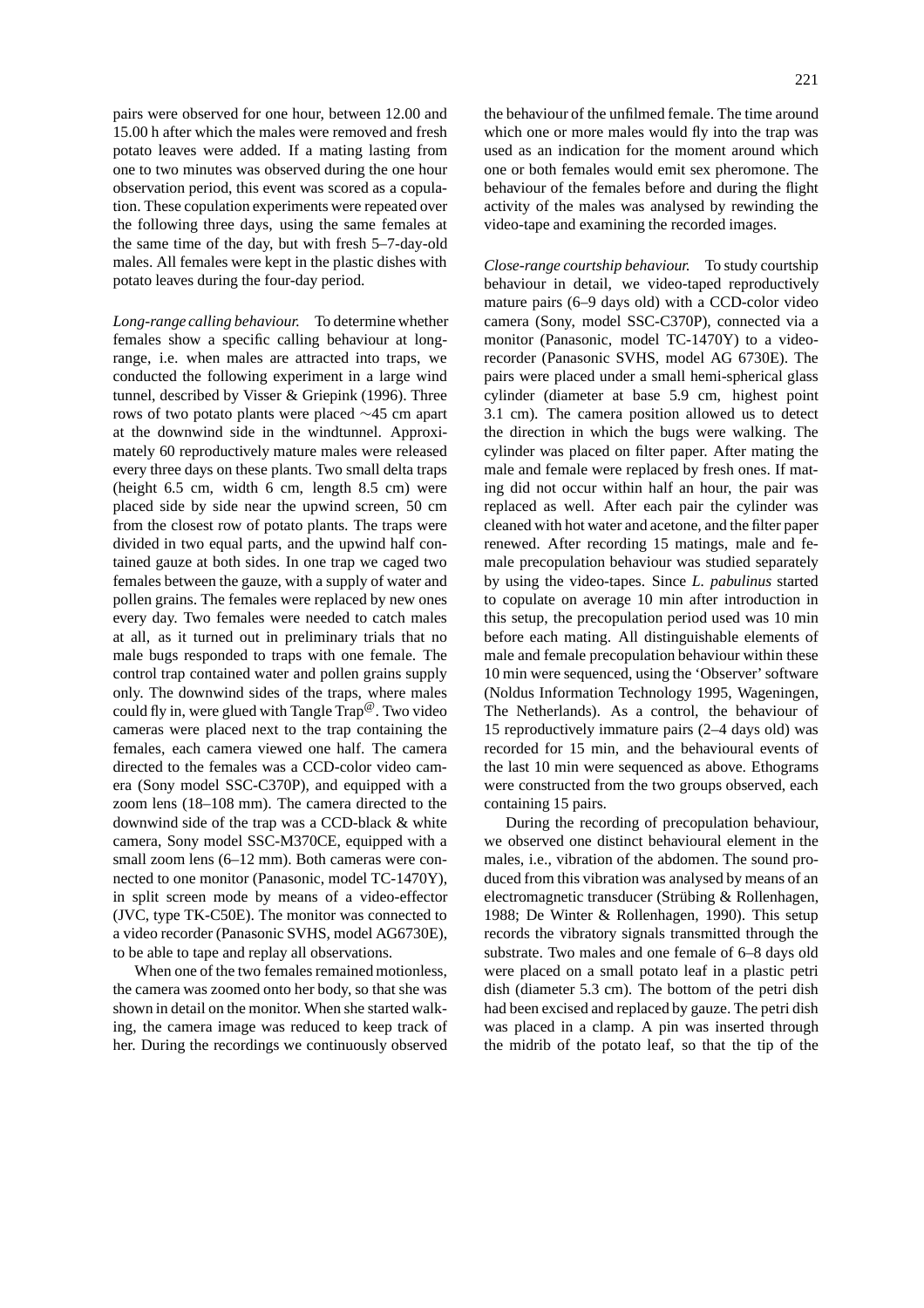pin protruded through the petri dish at the underside. A Neo Delta magnet 35 (type NE 33) was glued to the tip of the pin. The magnet was placed in front of the transducer. The signal was monitored on an oscilloscope and recorded on tape (Sony DAT recorder PCM0-7010, tape: Sony Dat PDP-124). Placing 2 males instead of 1 into the petri dish with a female induced the males to vibrate more readily. The 2 males did not vibrate simultaneously so that recordings could be made of vibration signals of one male at a time. During the recordings, the behaviour of the three bugs was closely observed to make sure that sounds recorded originated from a vibrating male. Recordings were made of 6 different groups of three bugs. Of all recorded calls, 8 were chosen to be analysed. The mean ( $\pm$  s.d.) duration of these calls and the mean ( $\pm$ s.d.) number of clicks per second were calculated.

## **Results and discussion**

*Egg production.* At 20 <sup>○</sup>C and on potato plants only, 10 of the 21 dissected females contained mature eggs, with on average  $6.6 \pm 4.4$  (s.d.) eggs per female. When pollen grains were added, 15 of the 25 dissected females contained mature eggs and the mean number of mature eggs per female almost doubled to  $12.9 \pm 8.1$ . This suggests the need for extra nutrients for egg development. When additionally the temperature was increased to 25 ◦C, the number of females with mature eggs increased to 27 of the 35 dissected females, although the number of eggs per female decreased to 9*.*6±7*.*8. Egg production in *L. pabulinus* is known to be temperature-related (Mols, 1990). Since females without eggs copulate significantly less often than those with eggs (unpubl. observations), bugs used for further experiments were reared at 25 °C with pollen grains.

Under these conditions, fully developed eggs were present as early as 2.5 days after the final moult in some females, but after 4.5 days such eggs were observed in more than 50% of the females (Figure 1). When fully developed eggs were present, 9 to 14 eggs per female were observed, with a range of 1 to 20 (Figure 1).

*Sexual maturation and copulation frequency.* At 25  $°C$ , some females started to copulate as early as 2.5 days after the final moult, but more than 30% of both males and females started copulating when 4.5 days old (Figure 2). The number of copulating males

ranged from 38 to 57% between the age of 5.5 and 8.5 days, while the proportion of females copulating ranged from 38 to 73% between the age of 4.5 and 10.5 days. Copulations occurred throughout the photophase: from the experiment carried out between 7.00 and 8.00 h 14 out of 29 dissected females contained a spermatophore, between 9.30 and 10.30 h 13 out of 30 females had copulated, between 12.00 and 15.30 h 41 of 61 dissected females contained a spermatophore, and between 21.45 and 22.45 h 20 out of 31 females had copulated.

Sexual maturation is related to temperature as well. Under our rearing conditions at 25 ◦C copulation started about 4.5 days after the final moult, while at 20 ◦C *L. pabulinus* started copulating after 7–8 days (Blommers, 1997). Sexual maturation in *L. pabulinus* is similar to other mirids; *Lygus elisus* and *L. desertinus* copulate when 2–4 days old at  $26 \pm 2$  °C (Graham et al., 1987), *L. hesperus* starts copulating when 6–8 days old at 23–27 ◦C (Strong et al., 1970), *Distantiella theobroma* 4–5 days after the final moult (King, 1973) and *Nesidiocoris caesar* starts copulating after 2–5 days (Chatterjee, 1983) [no temperatures were given by King (1973) and Chatterjee (1983)]. The presence of 9–14 eggs in female *L. pabulinus* after egg production has started, is larger than in *L. hesperus*, where adult females only possess 2–4 eggs after 5–7 days (Strong et al., 1970). *Distantiella theobroma* females also possess many mature eggs: on average 6 eggs after 4 days and 26 eggs after 7 days (King, 1973).

Figure 3 shows that 12 to 21% of the females observed for 1 h on four sequential days copulated more than once, which is three females in each group. Six of the second copulations occurred on consecutive days, and three occurred with one day in between. One of these females copulated three times, once on day 1, once on day 2 and once on day 4. During the four days of these experiments, one female died in each group. Second copulations have not been observed in mirids before, at least not on consecutive days (Blommers, 1997; Chatterjee, 1983; King, 1973; Kullenberg, 1946; Strong et al., 1970). This suggests that in *L. pabulinus* a single copulation is not sufficient to ensure oviposition of a complete set of fertilized eggs.

*Long-range calling behaviour of the female.* During 16 days of testing in the wind tunnel, 30 times we observed males flying into the trap containing two females. Sometimes two to three males flew into could be captured, as the Tangle Trap $^{\textcircled{\tiny{\textregistered}} }$  was only applied at the bottom of the trap; we have seen several males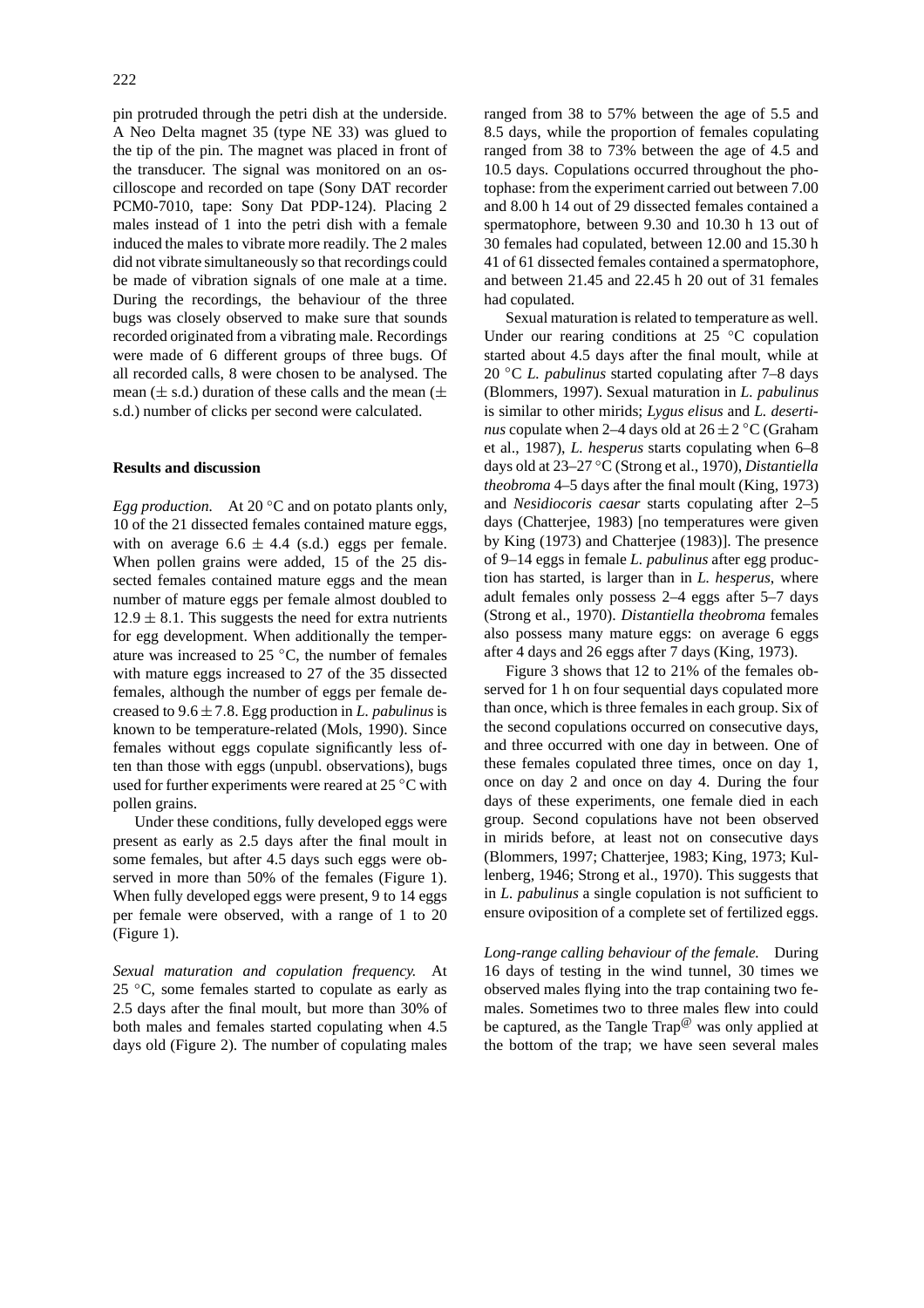

Figure 1. Egg production in virgin female L. pabulinus, held at 25 °C with pollen.  $\mathbb{R}$  Percentage of females with eggs.  $\Box$  Mean (+ s.d.) number of eggs per female with eggs. On top of the bars the number of females dissected is indicated.



Figure 2. Sexual maturation and copulation frequency of L. pabulinus. El Percentage of females copulating. ■ Percentage of males copulating. On top of the bars the number of bugs observed is indicated.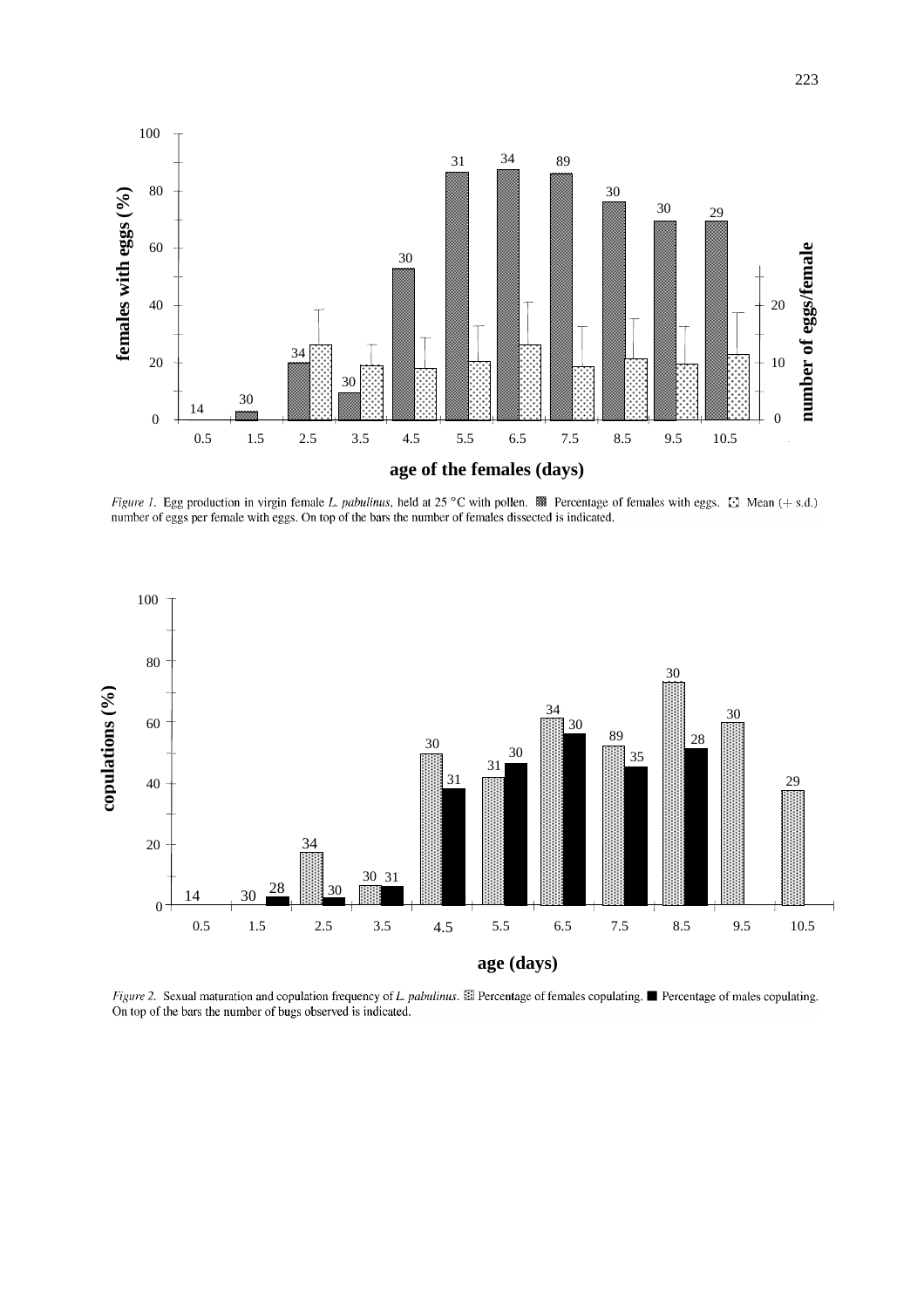

*Figure 3.* Frequency of copulations in groups of L. pabulinus females at different ages.  $\Box$  No copulations.  $\Box$  Copulated once.  $\Box$  Copulated twice

flying into the trap without touching the bottom and then flying away. In the control trap no males were seen nor caught.

224

Of the 30 occasions that males flew into the trap, only 10 times we were able to zoom in, film and record the behaviour of the females. In 8 out of these 10 cases, at least one of the two females sat motionless for 5 to 30 min, the thorax and abdomen slightly lower than the head, so that the body axis was in an angle of  $\pm 20^{\circ}$  with the substrate on which she sat. The legs were somewhat spread, and the proboscis was situated horizontally under the thorax. No movement of the abdomen could be distinguished. On one occasion that a male flew into the trap, both females were eating from the pollen grains, and on another occasion one female was grooming while the other was walking around.

In the mirid *D. theobroma* females emitting sex pheromone assume a characteristic 'calling position' (King, 1973), in which the abdomen is raised from the substrate to the full extent of the hind legs, so that the body axis is horizontal or the thorax slightly higher than the head. A similar position has been recognized in *Helopeltis clavifer* (Smith, 1977). According to our observations in the present setup, females of *L. pabulinus* do not assume such a position when males are attracted to the traps from a distance of at least 50 cm. The position of the females during the flight activity of males is similar to their feeding position, the only difference is that the proboscis is situated horizontally under the thorax in the first case. If we could have distinguished a characteristic calling position that would indicate emission of sex pheromone, headspace collection of the sex pheromone from *L.*

*pabulinus* females might have been possible without the interference of alarm or defensive volatiles.

*Close-range courtship behaviour.* During observations of 49 pairs of *L. pabulinus*, only 15 pairs copulated. Three random behavioural elements were arbitrarily distinguished: (1) resting, (2) grooming, which implied rubbing the antennae, thorax or abdomen with one (pair of) leg(s), and  $(3)$  walking. As possible precopulatory behavioural elements three additional elements were distinguished: (4) male antennating female, (5) female antennating male, and (6) male vibrating. Counting the number of pairs showing one of the behavioural elements at least once, the random elements occurred equally often in the mated pairs as in the control pairs, whereas the precopulatory elements occurred in more pairs of the former group than of the latter group (Table 1).

Males and females antennated each other several times during close-range courtship, although this occurred in the control group as well. Antennation during courtship has also been described in the mirid *N. caesar* (Chatterjee, 1983) and in the pentatomid *Nezara viridula* (Borges et al., 1987). In the latter species, males produce the sex pheromone instead of the females. This coincides with a reverse sequence of antennation: first the female antennates the male, then the male antennates the female, although in *L. pabulinus* these kinds of behaviour are not strictly alternating.

The vibration behaviour of the male differed between the two groups observed: 14 out of 15 males vibrated on average  $8$  ( $\pm$  4.7 s.d.) times before mat-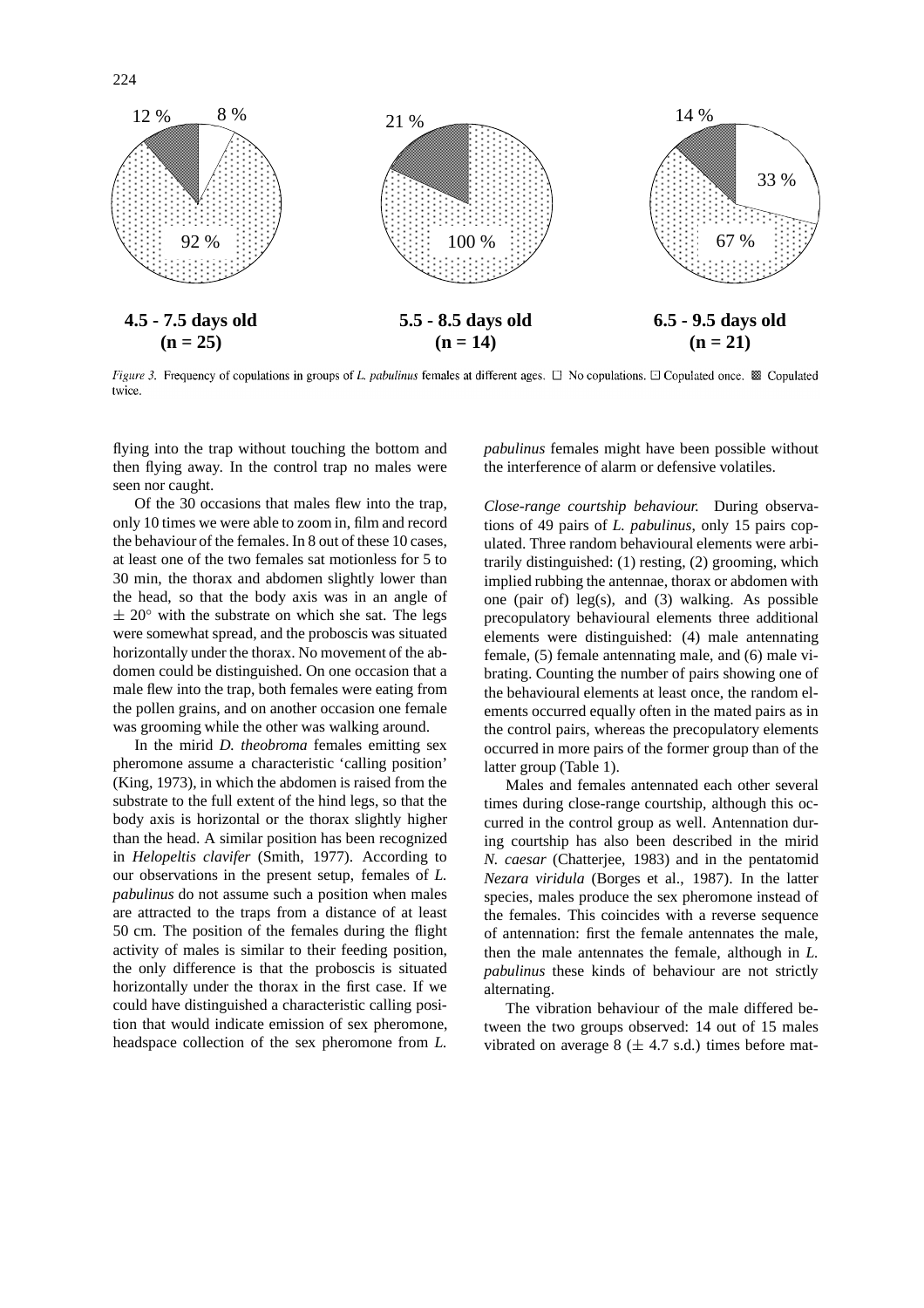

*Figure 4.* Oscillogram of a vibration bout of one *L. pabulinus* male.

*Table 1.* Number of pairs (of a total of 15 pairs per group), showing the behavioural element at least once during the observation period. Mated pairs: reproductively mature pairs (6–9 days old); control pairs: reproductively immature pairs (2–4 days old)

| <b>Behavioural elements</b> | Mated pairs | Control pairs |
|-----------------------------|-------------|---------------|
| Random behaviour:           |             |               |
| 1. Resting                  | 15          | 15            |
| 2. Grooming                 | 9           | 10            |
| 3. walking                  | 15          | 15            |
| Precopulation behaviour:    |             |               |
| 4. Male antennating female  | 13          | 9             |
| 5. Female antennating male  | 11          | 8             |
| 6. Male vibrating           | 14          | 2             |

ing, while in the control group only 2 out of 15 males vibrated (one male twice and one male 10 times). Of the 14 males that vibrated before mating, 5 vibrated before physical contact with a female and 9 after contact. Six of the 9 males that vibrated after contact, antennated the female before vibration, two of them were antennated by the female beforehand, and two of the 9 males antennated and were antennated by a female before they started vibrating. The vibration activity of the male before mating could be triggered by the physical contact with a female. Although 5 of the 14 males vibrated before antennation, touching could have occurred during introduction into the small glass cylinder, or before the 10 min precopulatory period that was analysed. To determine the need of contact to provoke vibration behaviour in the male, we observed males flying towards females in a glass cylinder in the wind tunnel (see Groot et al., 1996). The females were located behind a gauze lid and could not be touched by the males. After landing on the lid the males showed the same vibration behaviour. As a result, we conclude that contacting a female is not essential to provoke

male vibration behaviour. The vibration behaviour was never observed in the females.

Recordings of the signals of *L. pabulinus*, produced by male vibrations on the substrate, showed a pulsed pattern (Figure 4) with a tone-frequency of  $\pm$ 200 Hz. The 8 analysed signals showed a mean duration of 2.4 ( $\pm$  0.96 s.d.) seconds and a mean number of 12.4 ( $\pm$  4.8 s.d.) clicks with  $5.2 \pm 0.7$  clicks per second. We strongly suspect that vibration of the male capsid bugs is a sexual signal, as this occurs almost always and several times before copulation. Male vibration behaviour during courtship in mirids is also noted in *L. hesperus* (Strong et al., 1970). In the Heteroptera acoustic signals during courtship have only been studied extensively in *N. viridula* (Todd, 1989; Ota & Cokl, 1991; Ryan & Walter, 1992). In this species both males and females emit specific vibrational signals to locate potential mates on plants (Ota & Cokl, 1991) and to initiate mating (Ryan & Walter, 1992). It is unlikely that *L. pabulinus* uses the vibrational signals for long-range mate location, because only males emit these signals.

From the 15 completed mating sequences an ethogram was constructed (Figure 5). Since females did not show characteristic precopulatory behaviour, only the ethogram of male precopulatory behaviour is given. In this diagram 'female antennating male' is synonymous to 'male being antennated by the female' from the original dataset, which was recorded during the analysis of male behaviour. In the ethogram the three precopulatory behavioural elements (i.e., male antennating female, female antennating male, male vibrating) were chosen as basis. From these elements the average frequencies were determined and expressed as percentages. Frequencies *<*10% are not included in the diagram. Since in *<*10% of the cases the grooming behaviour was preceded or followed by one of the three basic elements, this element is not included at all.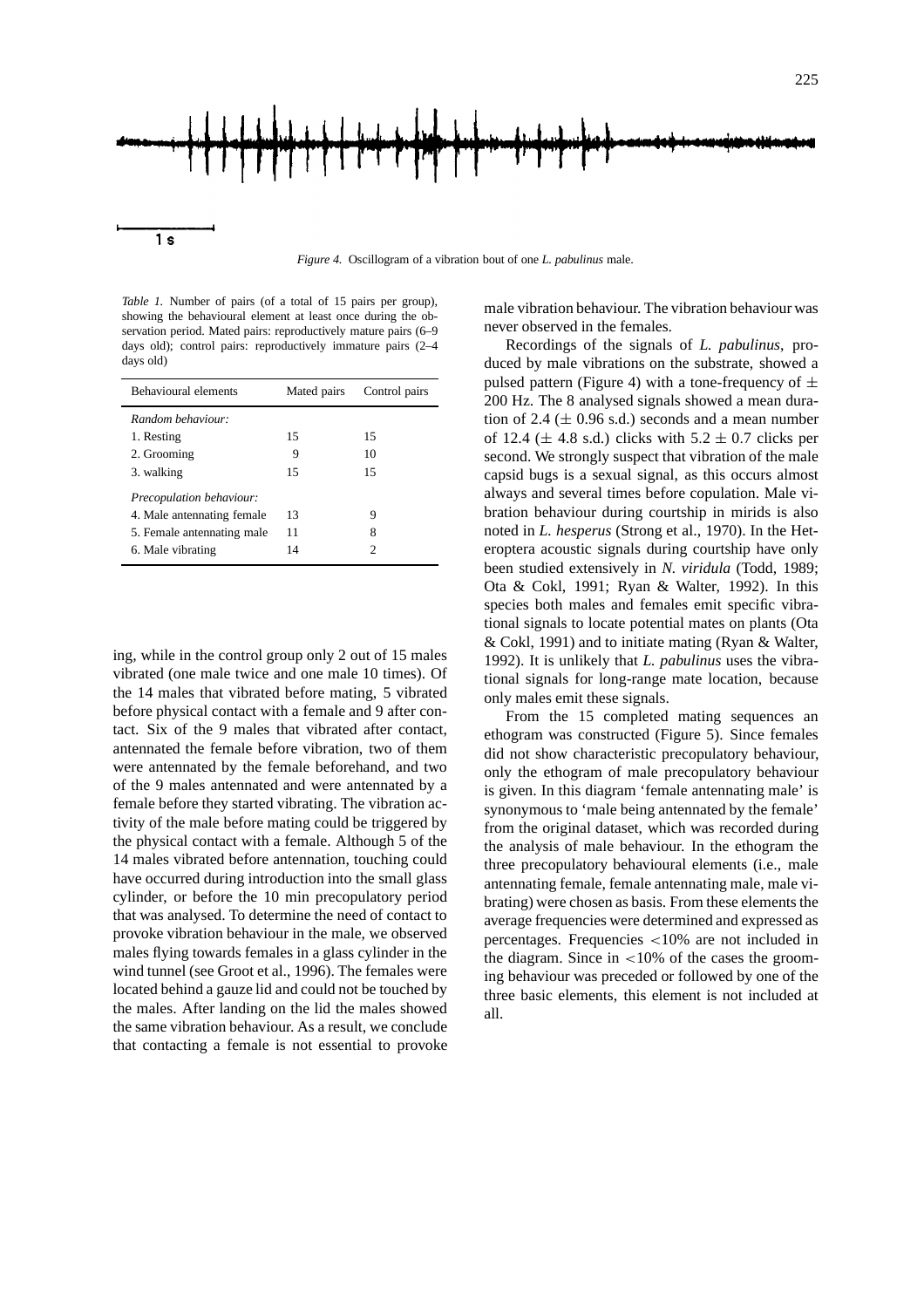

*Figure 5.* Ethogram of the precopulation behaviour of male *L. pabulinus*, based on the observations of 15 matings. 'Female antennating male' is synonymous to 'male being antennated by the female' from the original dataset. The numbers next to the arrows are relative percentages, calculated from the originating behavioural element to determine how often this element is followed by one of the other behavioural elements. Percentages *<*10% are not mentioned in the diagram.

In general, courtship behaviour starts after walking or resting. These random behaviours are followed by the males vibrating or by the male or female antennating the other sex. After vibration, 66% of the males resume walking, after which they may antennate the female once more. Female antennating male results mostly indirectly in the vibration behaviour of the male. After an average of 10 min, juxtaposition of the genitalia occurs, the male body axis being in an angle of 45◦ to 90◦ with the female body axis. The male curls his abdomen under that of the female, enabling the genitalia to make contact at the base of the ovipositor. Then the male inserts its ejaculatory organ in the genital opening of the female, attaches himself with the 2 parameres, after which they stay motion-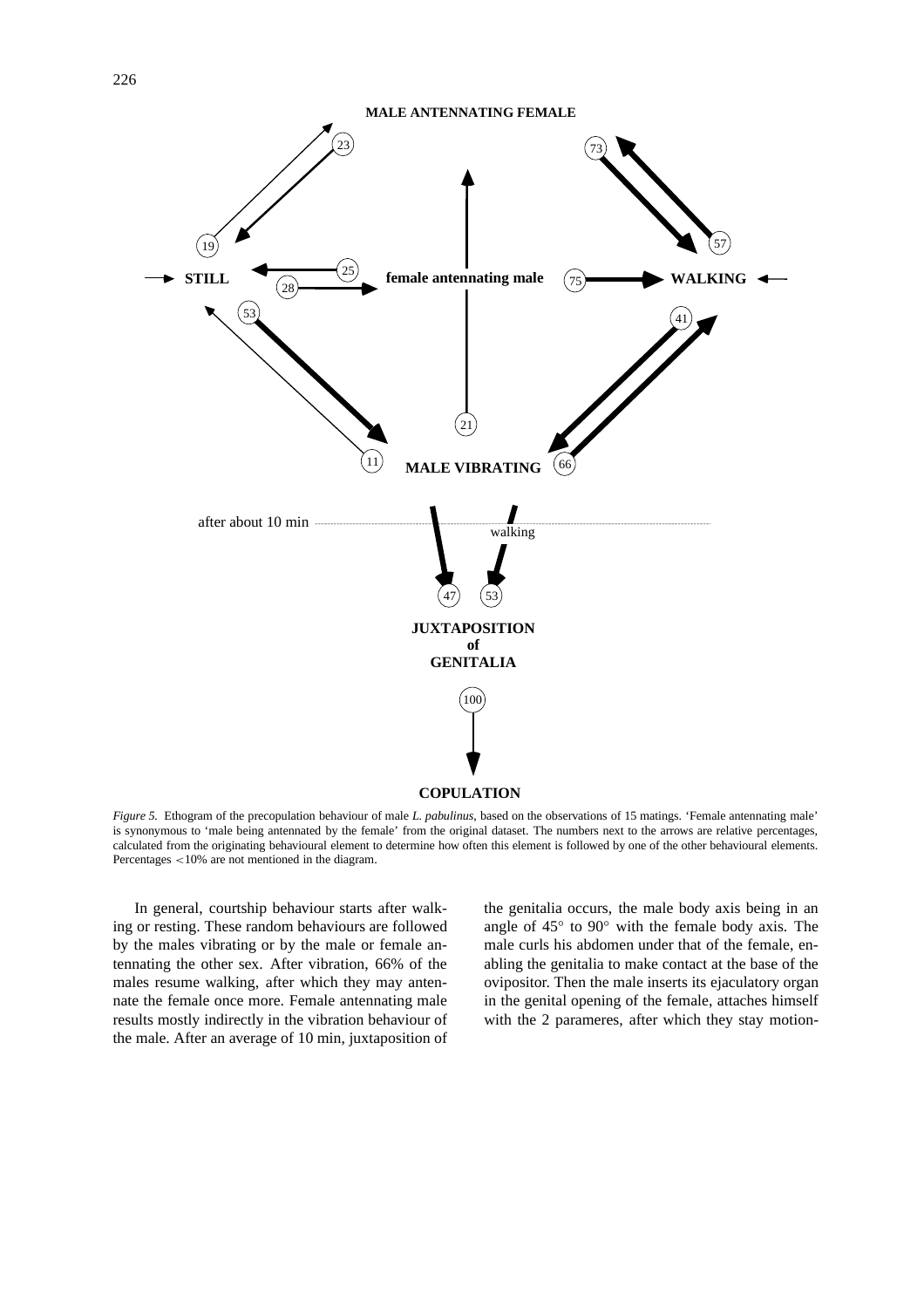The mating event itself lasts for only 1–2 min in *L. pabulinus*, which is relatively short compared to other mirids. *Cyrtorhinus lividipennis* remains in copula for up to 15 min (Liquido & Nishida, 1985) and in *N. caesar* copulation can last as long as 3 h (Chatterjee, 1983).

## **Conclusions**

Provided that sexual receptiveness is associated with the production of sex pheromone, as Strong et al. (1970) suggest, sex pheromone production in *L. pabulinus* females starts at least 4 days after the final moult under our rearing conditions. This assumption also implies that sex pheromone production in *L. pabulinus* occurs in mated females as well, as second matings have been observed. The long- and close-range behaviour of the females did not demonstrate a calling position or a specific moment of sex pheromone emission. However, the vibration behaviour of the male during courtship appears to be a characteristic courtship behaviour. This behaviour can be used as a bioassay to test potential sex pheromone components known to be present in other mirids (Groot et al., 1998).

## **Acknowledgements**

We thank Peter Mols for useful comments during the behavioural experiments, and Peter de Vrijer for using the electromagnetic transducer and for explaining the interpretation of the signals produced. We also thank Louis Schoonhoven, Albert Minks, Marcel Dicke, Jocelyn Millar, and three anonymous reviewers for their help to improve the manuscript and for correcting the English text. This research is supported by the Technology Foundation (STW) of the Netherlands.

#### **References**

- Aldrich, J. R., 1995. Chemical communication in the true bugs and parasitoid exploitation. In: R. T. Cardé & W. J. Bell (eds), Chemical Ecology of Insects 2. Chapman & Hall, New York, pp. 318–363.
- Blommers, L. H. M., 1994. Integrated Pest Management in European Apple Orchards. Annual Review of Entomology 39: 213–241.
- Blommers, L. H. M., 1997. Life history, seasonal adaptations and monitoring of common green capsid *Lygocoris pabulinus* (L.) (Hemiptera: Miridae). Journal of Applied Entomology 121: 389– 398.
- Blommers, L., V. Bus, E. de Jongh & G. Lentjes, 1988. Attraction of males by virgin females of the green capsid bug *Lygocoris pabulinus* (Heteroptera: Miridae). Entomologische Berichten, Amsterdam 48: 175–179.
- Boivin, G. & R. K. Steward, 1982. Attraction of male green apple bugs, *Lygocoris communis* (Hemiptera: Miridae), to caged females. The Canadian Entomologist 114: 765–766.
- Borges, M., P. C. Jepson & P. E. Howse, 1987. Long-range mate location and close-range courtship behaviour of the green stink bug, *Nezara viridula* and its mediation by sex pheromones. Entomologia Experimentalis et Applicata 44: 205–212.
- Chatterjee, V. C., 1983. Copulation and oviposition behaviour of*Nesidiocoris caesar* (Ballard) (Heteroptera: Miridae). Entomon 9: 35–37.
- Ende, E. van den, L. H. M. Blommers & M. Trapman, 1996. Gaby: a computer-based decision support system for integrated pest management in Dutch apple orchards. Integrated Pest Management Reviews 1: 147–162.
- Graham, H. M., 1988. Sexual attraction of *Lygus hesperus* Knight. The Southwestern Entomologist 13: 31–37.
- Graham, H. M., B. J. Schaeffer & R. L. Carranza, 1987. *Lygus elisus* and *L. desertinus*: mating characteristics and interactions. The Southwestern Entomologist 12: 1–6.
- Groot, A. T., A. Schuurman, J. H. Visser & L. H. M. Blommers, 1996. Laboratory bioassay of sex pheromone activity in *Lygocoris pabulinus* (L.) (Heteroptera: Miridae). Proceedings of the 13th Annual ISCE meeting, Prague, p. 189.
- Groot, A. T., J. H. Visser, R. Geerts, F. P. Drijfhout & T. A. van Beek, 1998. Behavioural response of *Lygocoris pabulinus* (Heteroptera: Miridae) to potential sex pheromone compounds. Proceedings of Experimental and Applied Entomology 9, 191– 195.
- King, A. B. S., 1973. Studies of sex attraction in the cocoa capsid *Distantiella theobroma* (Heteroptera: Miridae). Entomologia Experimentalis et Applicata 16: 243–254.
- Kullenberg, B., 1946. Studien über die Biologie der Capsiden. Zoologische Bidrag, Uppsala 23: 1–522.
- Liquido, N. J. & T. Nishida., 1985. Observations on some aspects of the biology of *Cyrtorhinus lividipennis* Reuter (Heteroptera: Miridae). Proceedings of the Hawaiian Entomological Society  $25:95-101$ .
- McBrien, H. L., G. J. R. Judd & J. H. Borden, 1996. Potential for pheromone-based mating disruption of the mullein bug, *Campylomma verbasci* (Meyer) (Heteroptera: Miridae). The Canadian Entomologist 128: 1057–1064.
- Millar, J. G., R. E. Rice & Q. Wang, 1997. Sex pheromone of the mirid bug *Phytocoris relativus* Knight. Journal of Chemical Ecology 23: 1743–1754.
- Millar, J. G. & R. E. Rice, 1998. Sex pheromone of the plant bug *Phytocoris californicus* Knight (Heteroptera: Hemiptera: Miridae). Journal of Economic Entomology 91: 132–137.
- Minks, A. K. & P. van Deventer, 1992. Practical applications: the European scene. BCPC Mono. no. 51, Pheromones & behaviour – modifying chemicals: 9–18.
- Mols, P. J. M., 1990. Forecasting orchard pests for adequate timing of control measures. Proceedings of Experimental & Applied Entomology 1: 75–81.
- Ota, D. & A. Cokl, 1991. Mate location in the southern green stink bug *Nezara viridula* (Heteroptera: Pentatomidae), medi-